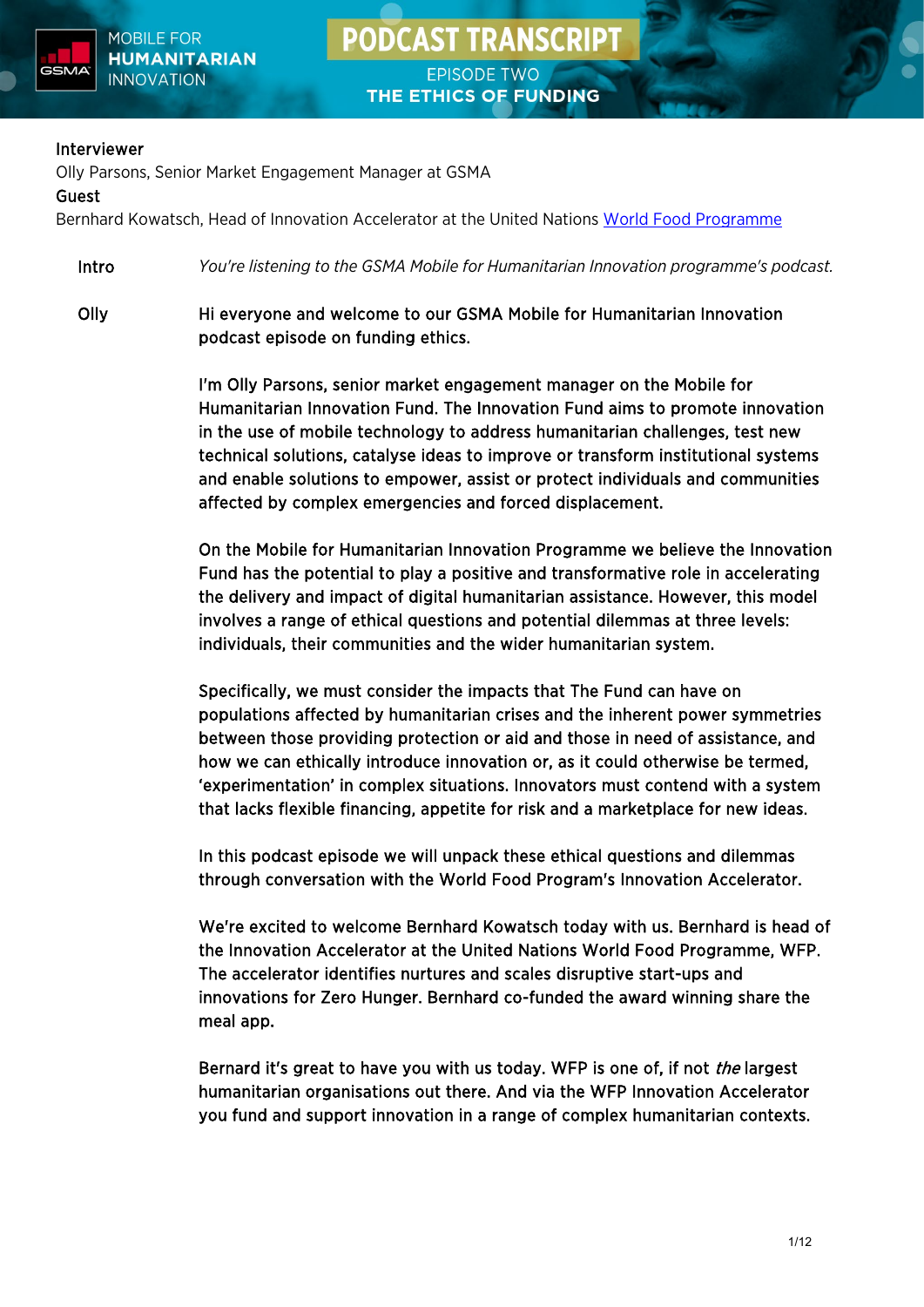

**EPISODE TWO** THE ETHICS OF FUNDING

## Can you tell us about WFP's approach to innovation and how you adopt ethical considerations when it comes to funding?

## Bernhard Absolutely Olly, it's great to be here.

Innovation is really a way of being for the World Food Programme. So in any operation where we operate across the globe in any of the 83 countries innovation is actually paramount in how to get food or cash or other sorts of assistance to the people that we serve.

So it's both in our core operations already that we are embodying these ways of doing new things for the benefit of the people as well as having built-up a systematic way centrally of a support infrastructure. And this is actually our Innovation Accelerator.

So what we do is we're look for innovations globally, it can be both inside of the World Food Programme and it can be also outside, so it could be any NGO or any start-up company that has a solution for emergency assistance as well as for sustainably ending hunger. And we at accelerator then invite those teams to a one-week innovation boot camp as we call it, a training programme, and then have a programme similar to your mobile phone humanitarian Innovation Fund that's actually geared towards providing that hands on support and connections to our field operations.

And we really focus on having those solutions tested and implemented together with the people that are affected by them. So really keeping the user not only in mind but actually co-developing it with the user and learning from what's happening on the ground, really thinking about not only from a theoretical point of view what an innovation would do, but actually learning with the people.

 Does this actually address a problem that's being observed and if it's actually addressing, you know, some of the people that we're serving or if it's an internal solution like optimising payments or digitising processes.

So I think that's really one of the aspects of these in how are these ethical conversations can be in there, and it's one of the specific criteria that we're looking for is whether it addresses a problem of the people that's supposed to serve.

Olly And when you're approaching innovation in the way that you do it WFP clearly that doesn't always need to be a technological innovation. And we very clearly recognise that technologies are not a silver bullet in terms of solving some of these challenges.

> How though do you support the design of tools and services that do combine technology with the humanitarian principles?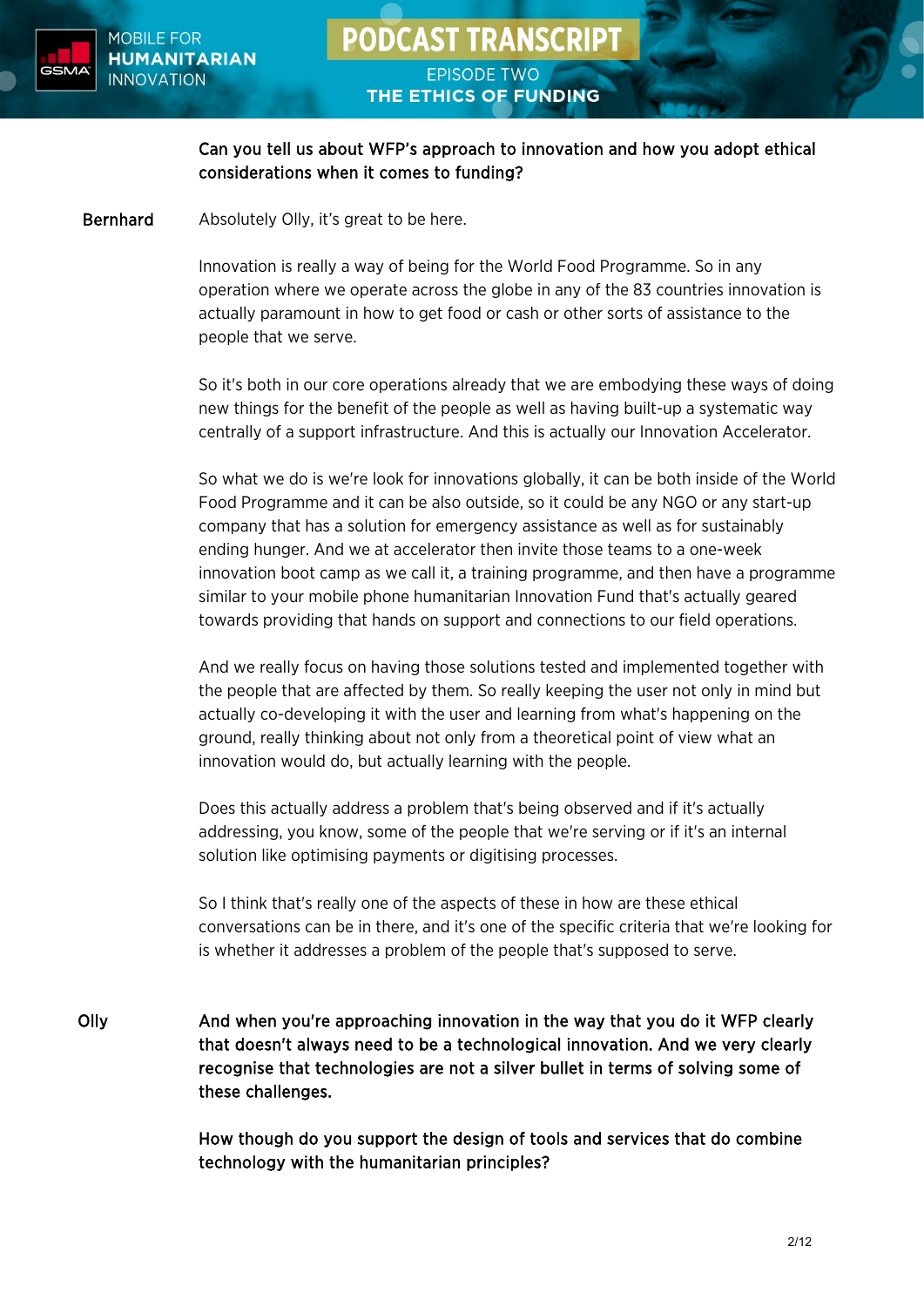

## **PODCAST TRANSCRIPT EPISODE TWO**

## THE ETHICS OF FUNDING

Bernhard I totally agree. In a lot of cases the innovation is coming from both, and technology. But it can also be a new business model, a new way of how to actually approach the people that we're serving. This is actually then an aspect of that, why the innovation may be enabled by technology. It may be the approach that's different.

> For instance, we've been supporting different tools that really change the paradigm of how we are dealing with our current beneficiaries.

For instance, like a mobile app that's kind of a Yelp for refugees where they can look for the cheapest price for a good that they want to buy in the store with a cash card. And this is really one of the aspects of how do you bring in the person, that really has to be the benefiting from the solution.

Now if you are looking for the type of solution that's actually addressing a real problem, co-developing on the ground is really really important and you realise that a lot of times the technology that may have attracted interest in the first place may be an element of the solution but not the real innovation at all.

Olly Of course, yeah, I completely agree with that as well. When it comes to the Mobile for Humanitarian Innovation Funds we require that all applicants demonstrate their commitment to adhering to the code of conduct, to principles for digital development and to the humanitarian principles within their proposals.

> How does the WFP Innovation Accelerator go about incorporating these ethical standards within your application and selection process?

Bernhard So the first level for us is always at an application level so everybody can apply online on our website on [innovation.wfp.org,](https://innovation.wfp.org/) then we are actually screening those innovations and doing video interviews. And then in that process already when we're doing the review we are also vetting those against certain criteria like how innovative is it, does it actually address those principles for digital development for the benefit of the people.

> Then the next step in our selection process is we actually invite teams to a one-week Innovation Bootcamp. This is for us and a training programme that focusses to get the teams to really move onto the next level. What is the solution that they currently work on? How does that fit to the problems of people on the ground in developing countries?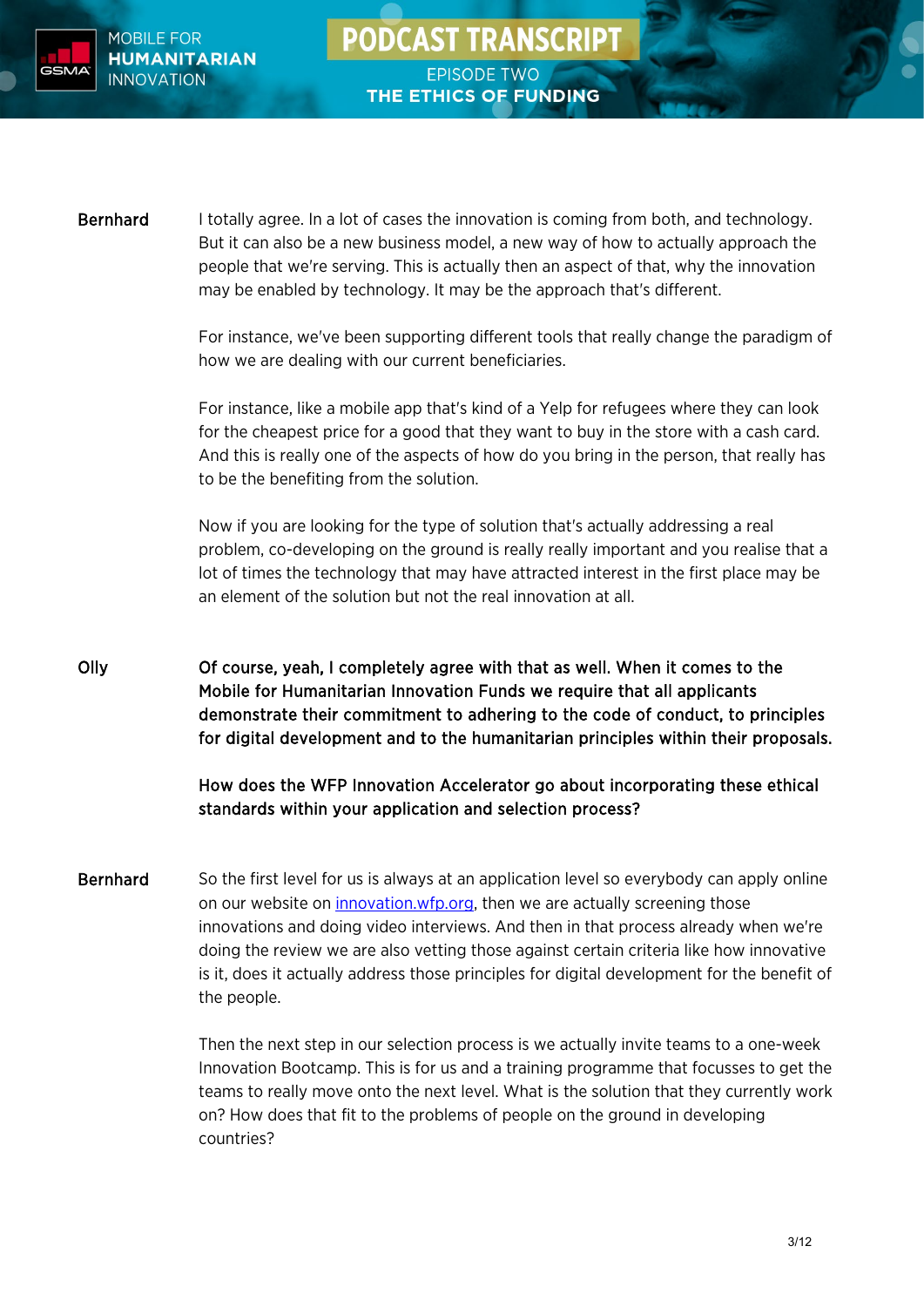…So we have the teams take a step back and really rethink who are the users of that solution. What's the problem they are trying to solve, what's the solution, the technology and the marketing of the solution in a one-week training, and for us that's really …very very insightful in that one week. And we also ask the teams then to do a little bit of homework.

**PODCAST TRANSCRIPT** 

**EPISODE TWO** 

THE ETHICS OF FUNDING

So at the end of the week the teams define what are their critical assumptions with regards to how that's beneficial to the people that we're serving. And then we actually have them tested and tested in a low risk environment such as like you may have assumptions like what is it like a certain population who has access to internet or has access to smartphones then this is something that you can easily test in the respective country and see are your assumptions actually correct.

Olly Of course, and I think then that that testing of assumptions before actual delivery is really key in ensuring that where we are looking at innovative projects and innovative solutions we're being quite careful about that experimentation component that we mentioned earlier.

> And I'd be interested in your thoughts on this but I think it is possible to launch and run innovative solutions but it's really key that we're reducing the experimentation component wherever that could have risk for the very people that is trying to positively impact…

Bernhard Yes I agree. Like it's a lot of times when you talk to a start-up in private sector they will say well we need to launch a prototype or a minimum viable product. And oftentimes that's something that just gets you to learn. Now obviously when you're dealing with some of the most vulnerable groups on this planet you really need to think about what testing really means.

> So obviously you might not be testing the very very first prototype but something that's there to already help people and you need to have tested it maybe in a safe environment beforehand. And I think that's one of the learnings in the humanitarian space.

The other one is really about learning with the people and co-developing it. So it's not as much about experimentation or failing as it is to avoid waste for instance.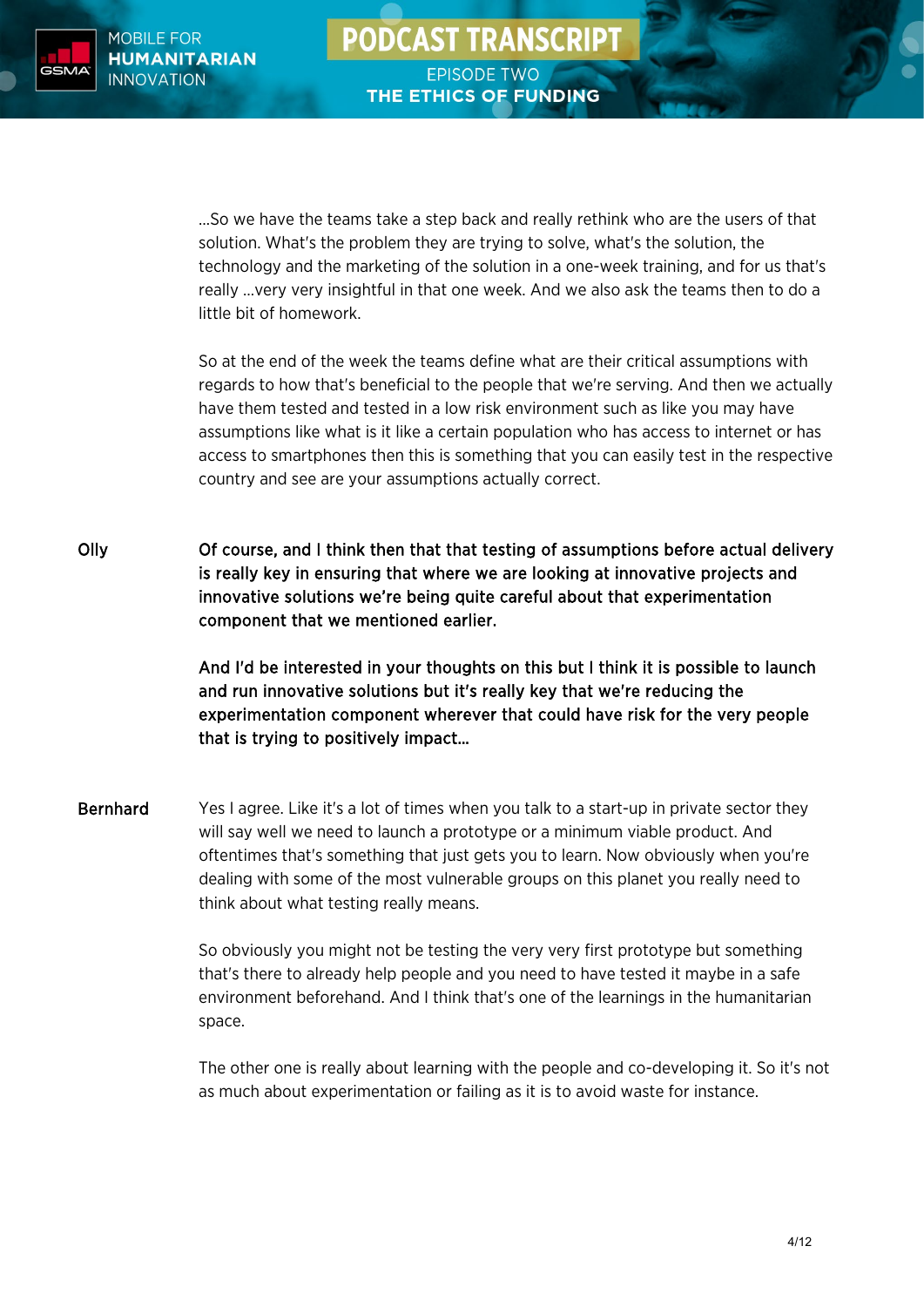

**EPISODE TWO** THE ETHICS OF FUNDING

…And this is, I think, an interesting connotation when you think about the concept of ethical innovation and ethical standards in innovations it's not only that yes you should be solving a problem that the people actually have but actually already while you are testing it seeing what unintended consequences are, because oftentimes you may not have thought about some of the consequences, both in positive effects but as well as negative effects.

Olly I think that's really key. There are a number of published principles which exist around minimum standards for humanitarian response or, for example, the principles for digital development as we already mentioned.

> Do you think there's anything additionally that needs to be added with regards to ethical issues within these standards which are perhaps covered in principle that need more attention in practice?

Bernhard I think those principles, taking for instance the digital principles for development, are pretty all encompassing in terms of what you need to consider already.

> However, one aspect that those principles cannot bring out is the need for the people. Both in terms like yes you need to design with a user but it's also you need to have the right people to run innovation projects or run innovation processes.

> And I think this is oftentimes an overlooked issue where it's seen as like with looking at a piece of paper or a great concept in theory but then it's forgotten that who is actually the team that is going to implement this.

This is one of the learning that we've had in the early days of our World Food Programme Innovation Accelerator that we really need to also assess what are the current team strengths, what are their development needs, and how in our case as accelerator can we best help those teams.

And it's actually a very interesting question of how do you actually take those principles and get them into action, because some of those things are new concepts and are also uncomfortable. Like designing with the users or for instance, being data driven to a certain extent requires you to think differently. So all of a sudden it's not about just having a concept but you have to actually see what people think about it, and see what happens with this particular product.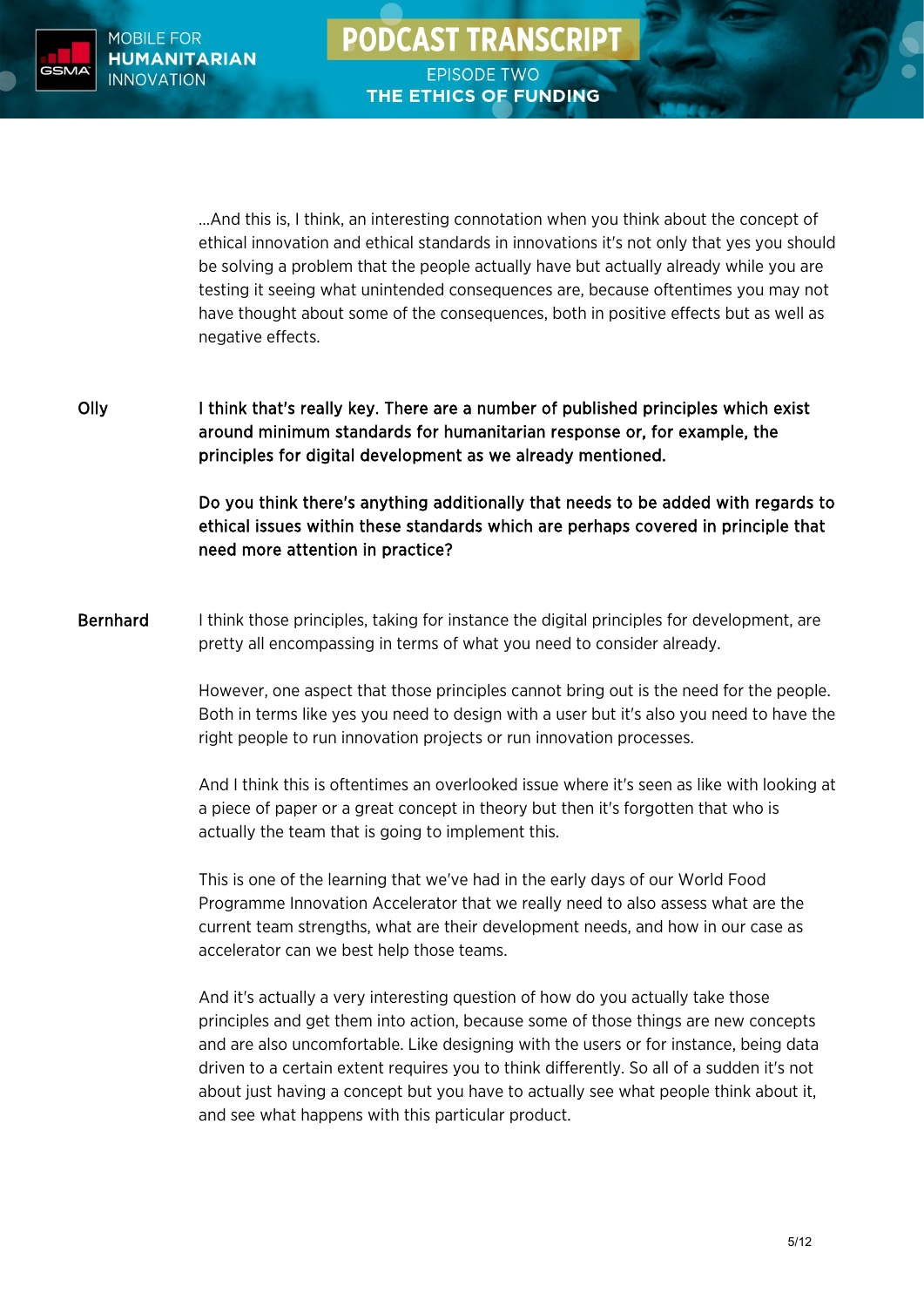

THE ETHICS OF FUNDING

…And you obviously want to have hypotheses of what works and what doesn't but the only person who is right is the user, right, and this means that if you're designing something you need to have that empathy for the people, and also willing to change course if you realise that what you had originally designed does make any sense or should be changed.

Olly The second principle for ethical humanitarian innovation, coordination and collaboration stipulates that humanitarian response is planned and implemented in coordination with the relevant authorities, humanitarian agencies and civil society organisations engaged in impartial humanitarian action working together for maximum efficiency coverage and effectiveness.

> What do you consider the role of the mobile industry is in advancing this objective?

Bernhard In the humanitarian space for the mobile industry there is definitely an area for stronger collaboration that has to do with technical assistance or knowledge transfer or even financial contribution, or offering services at a lower cost, right. So this is definitely an area where mobile has an enabling role for a lot of innovations that we're seeing. And this is both in emergencies but then also when it goes more into the transition period from emergencies towards development.

> But then there's also an area for a more, I guess, strategic partnerships role or where business outcomes or results of the corporate can actually be totally in line with creating impact for some of the most vulnerable people.

Olly There's a growing understanding that how data is collected and used is of critical importance from both the humanitarian rights perspective and across the international development sphere.

> Less work is currently being undertaken in the humanitarian space, although organisations such as ICRC [\[International Committee of the Red Cross\]](https://www.icrc.org/en) have worked to publish the handbook on privacy and humanitarian action.

Humanitarian, private sector and mobile network operators face significant barriers to implementing clear and actionable processes when operating in humanitarian contexts.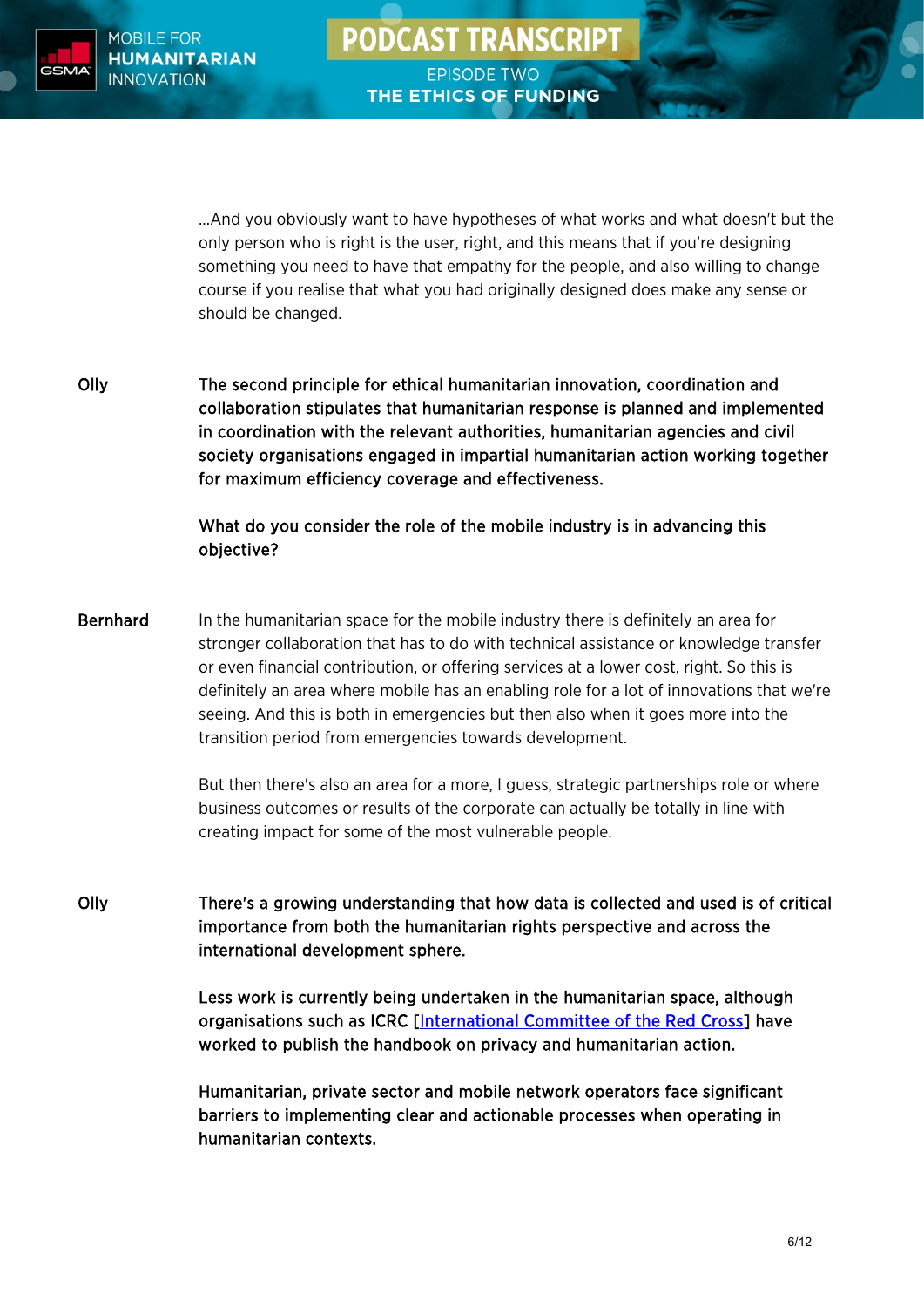

**EPISODE TWO** THE ETHICS OF FUNDING

…Mobile operators, for example, commonly receive multiple requests from third parties including humanitarian organisations to share data such as call detail records (CDR) before, during or after a humanitarian crisis.

What do you consider the challenges in taking data privacy policies into practice?

Bernhard Data privacy is definitely one of the core concerns for any humanitarian operation and specifically also for innovations. And I think this is a principle that we should be aware of in any of those circumstances specifically when it comes to people who are sometimes the most vulnerable in humanitarian settings so this is a core priority.

> At the same time, what we're seeing is that for innovation in that space you also need to actually have the right either sets of rules agreed or you need to have the sets of capacities in the respective organisations.

So one learning, for instance, by work on this is in our context of the World Food Programme having a vulnerability analysis and mapping team that actually has the data capabilities to work on innovations in that space is actually crucial.

And then these things can be combined functions like in interagency mechanisms so they are functioning networks like the cluster system - there's a logistics cluster, there's emergency telecommunications cluster - that provide services to the whole humanitarian ecosystem and, for instance, something like that or other new mechanisms of how to better coordinate and share can be of value to the broader humanitarian ecosystem.

## Olly What I think is really interesting here is that combination of experiences and expertise.

So, for example, if you look at the mobile industry a really key area of focus is data privacy and evidently in protecting subscribers CDR so it's something that when combined with other organisations that have apps that humanitarian experience, or the vision to see how that information could be utilised for a humanitarian purpose, that is both interesting and has a huge amount of potential, but also combines the right set of skills and expertise which can allow that type of activity to be done safely securely and ethically, combining that private sector expertise and focus indeed with then the humanitarian perspective and focus on humanitarian principles that organisations such as the WFP can bring as well.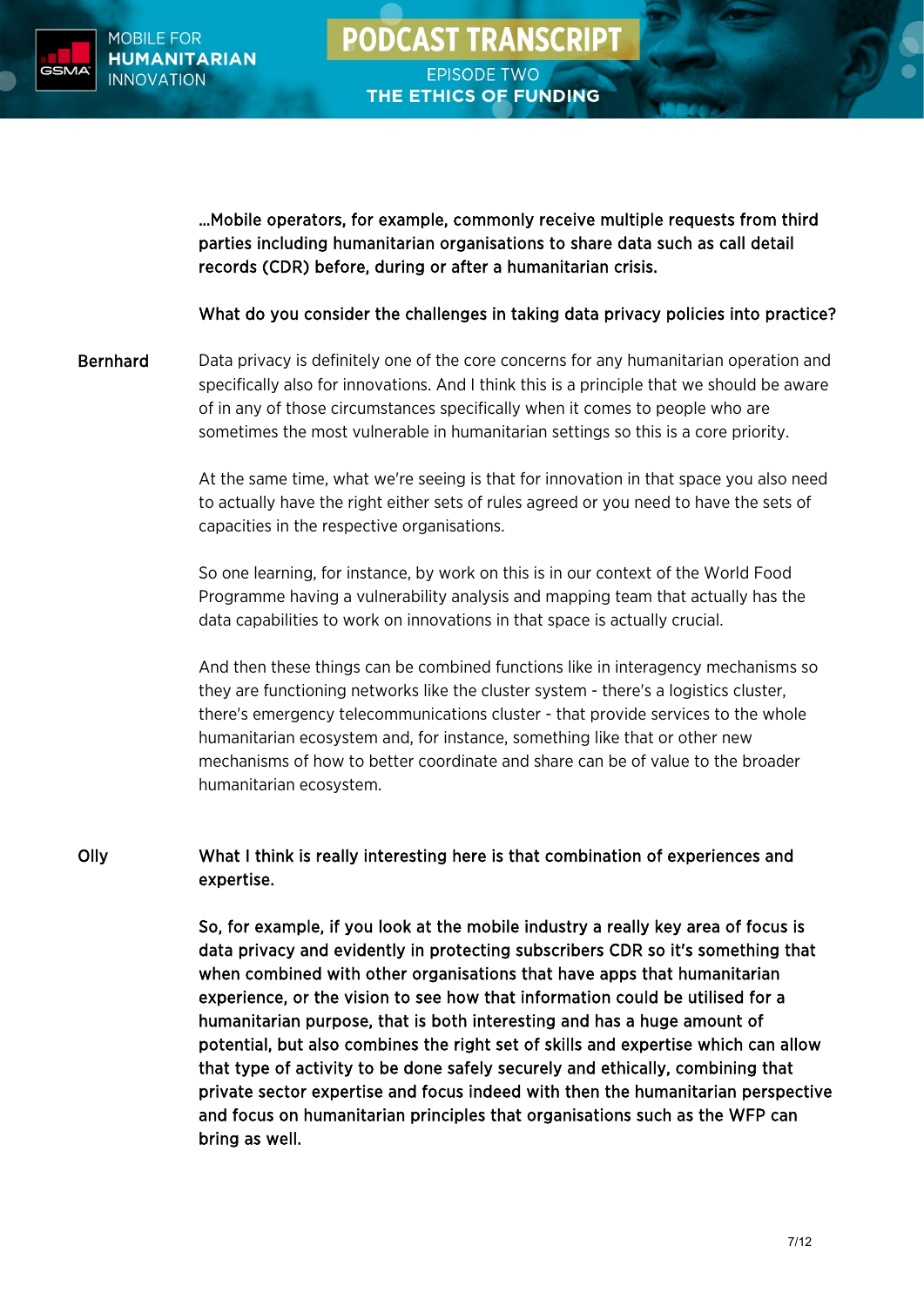

## **EPISODE TWO** THE ETHICS OF FUNDING

How can innovators ensure that the tools and services they are developing are actually ethical by design in the first place?

Bernhard This is really one of the core questions for any innovator or any entrepreneur out there. How can they design a product or service that people love and the people are actually using for benefit.

> …I think this is the question for the silver bullet to a certain extent. It requires to have a great idea in the first place or a great concept as well as having a great team that's actually able to implement it.

> And this is the challenge that every innovator and entrepreneur faces is how do you actually combine the key strengths of both worlds that are there right. On the one side you need to have cutting edge technology knowhow and the ability to actually build a product. At the same time, you need to really have a deep understanding of the circumstances and contexts and lives of the people, the local communities and the ecosystem.

Olly I think effective partnerships in this space are certainly key. Again, it's combining experience, the contextual knowledge and understanding, and as you've said several times Bernhard, ensuring that those individuals who will actually be utilising the service are involved in either developing or creating or heavily providing feedback on what is being produced to ensure that is does meet those needs.

> And what would your advice be, Bernhard, for other funding organisations who want to ethically fund innovation in humanitarian crisis and complex emergency settings?

Bernhard I would have two pieces of advice. The first one is to somehow include the step to assess the team or the skill-sets or capabilities of the team in the process before making a funding decision.

> And this is crucial to really look into whether the team has the capabilities not only from a technical perspective but also from understanding the people on the ground to do that, or if they have the right partners on board to actually make it happen.

 The second piece of advice is to ensure and enable design thinking process or lean start-up process in the development of the innovation. And I know that this is one of the challenges in our traditional funding mechanisms.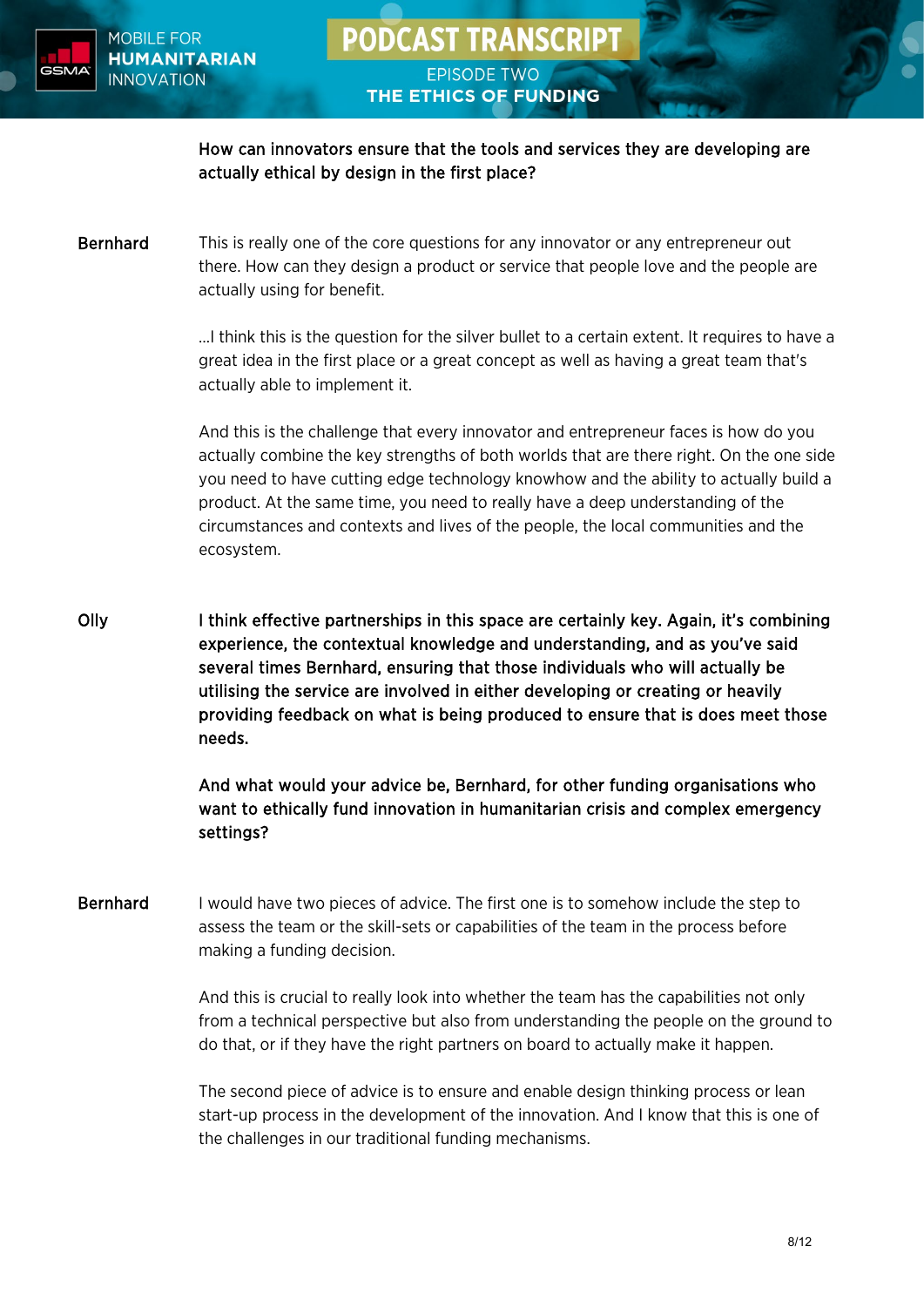

…In particular, when it's a donation money a lot of times a process would be geared towards submission, is made towards a final product and then the final product has to be delivered.

Now if you're really listening to the user or designing with the user it's actually intended that the solution will change and that the ultimate product or solution or innovation that you are building will be adapted towards the needs of those people.

Olly I agree, I think being able to be flexible and pivot when an organisation can see that what they're developing needs to change, or needs to be adapted, it's actually going to result in not only potentially a much more successful solution or intervention, but actually it goes a long way to ensuring that it remains ethical.

And so I'm going to turn to another couple of questions.

So Bernhard, we spoke a little bit about unintended consequences of innovations once they're tested or once they're implemented. Obviously those could be positive but also negative.

There really can sometimes be little way of assessing exactly what unintended consequences may occur from what seems like a very positive intervention until it is tested with reality.

How should innovators and funders balance that delicate line between testing something that has potentially a huge amount of potential for good, but within a context that is particularly vulnerable?

Bernhard Personally I would say having a strong partner on board who really understands the humanitarian environment and who can assess the extent of testing such a solution I think is paramount.

> And what I mean with that is that testing per se does sound maybe dangerous but it may be actually an experiment to learn. So there's different ways of how you can actually find out what the needs of the people are. For instance [ideo.com](https://www.ideo.com/post/design-kit) has produced a field guide for human centred design. Its toolkit that's available online for everybody to actually try out and it's something that lets you, or allows you, to really find out and understand the user's needs before you're really testing a product as such and then that already de-risks something that you will be doing afterwards.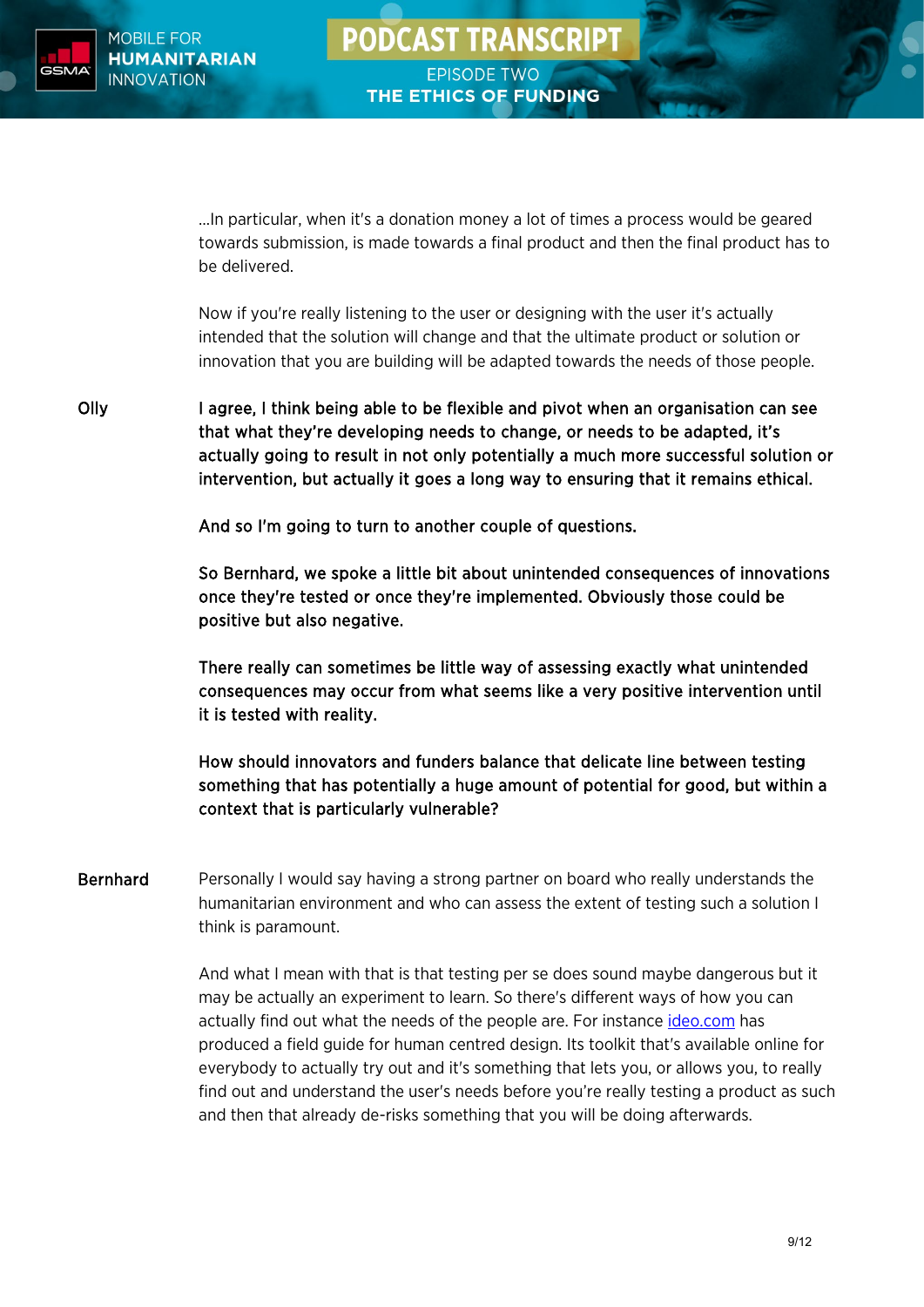…And similarly you if you have somebody on board on the team or in the network that really also looks into the leaving nobody behind, and making sure that the people are really being served – that really enables you to also have a higher level of assurance that the innovation is actually money well spent rather than just doing something quickly.

Olly That can mean that individuals engaged in those pilots are maybe accessing services for a brief period of time before those no longer exist.

> How can this sector, and perhaps how does WFP Innovation Accelerator, avoid multiple pilots and instead focus on those which really have the potential to scale-up and provide sustained impact for those engaged with the projects?

Bernhard So for our work at the WFP Innovation Accelerator the ultimate goal is to really help identify in earlier stages innovations that have the potential to be transformative, but then also helping scaling innovations to grow further.

> And so right now we have actually successfully identified and supported several innovations that are now, in our language 'in the scaling phase', and for us that means that can reach more than a hundred thousand people, impact their lives positively as well as going from one country to the next, and this really has to be the goal.

> Now I think what you're learning and in that aspect is it's not just always what's on the piece of paper, but yes it's also a certain risk involved or an opportunity with innovators or teams that are working on it.

> In the earlier stage you go, the more you're actually providing funding to a team in an innovation concept rather than having traction and obviously as the more advanced, or the more mature an innovation is, you can then start assessing the progress and you can be data driven.

For instance, you can actually test things that are not necessarily putting people at risk but you are able to actually test your critical assumptions or key assumptions for a concept. Now that could mean like if for instance it's a mobile solution and the basic assumption is that people have access to the internet you are able to test whether people have access to the internet, for instance by doing focus groups or by going to different places.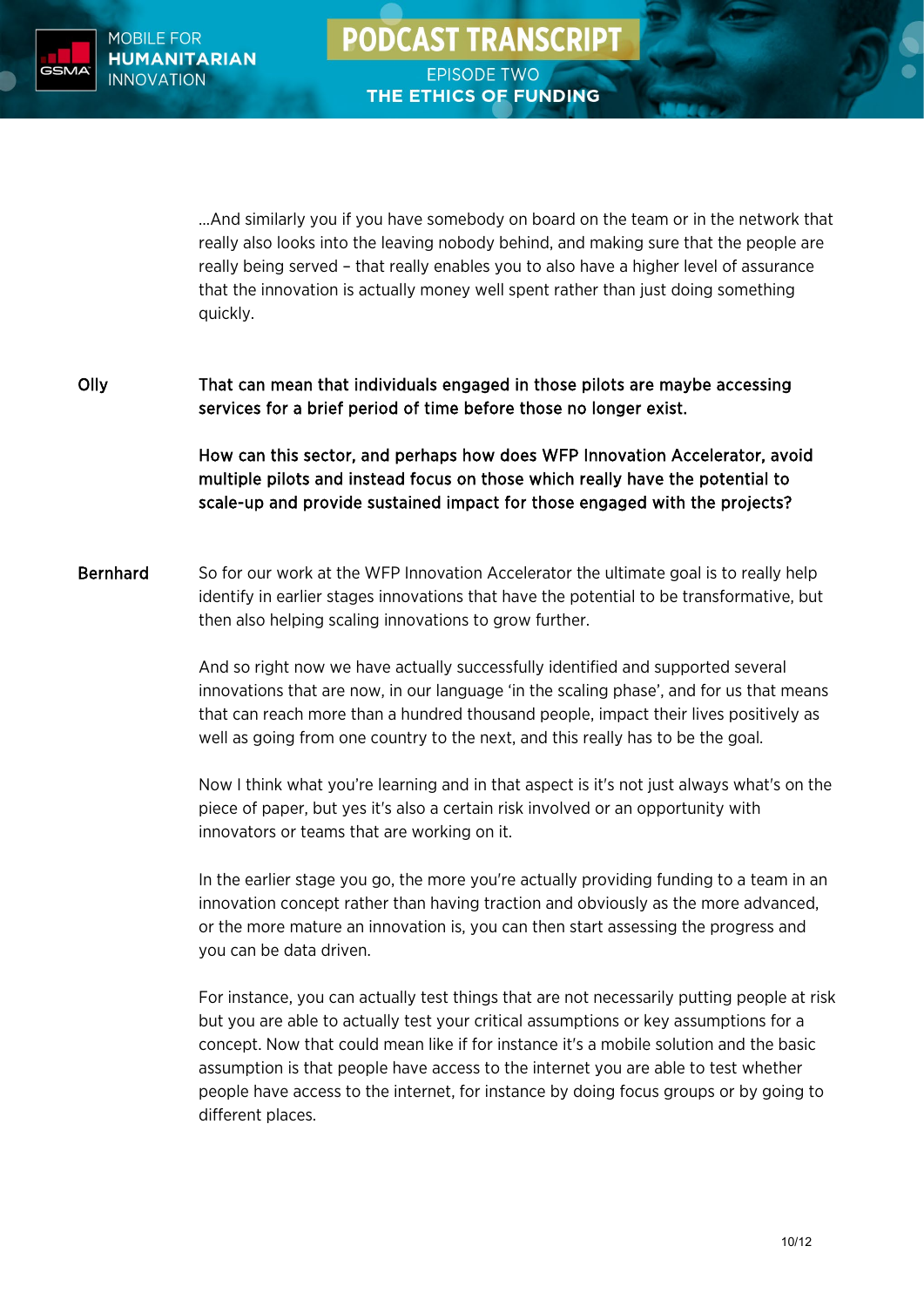

 …Similarly, you can actually test products before you're rolling it out to a large number of people and then realising that it's not sustainable. And I think actually having this critical conversation about does this product actually work, does it fulfil the people's needs and looking at the data to prove that, is I think critical.

**PODCAST TRANSCRIPT** 

**EPISODE TWO** 

THE ETHICS OF FUNDING

Olly And I believe that some of the solutions the WFP Innovation Accelerator support, much like the GSMA Mobile for Humanitarian Innovation Fund, do have some type of commercial sustainability or business model underpinning them – not all of them, but many of them.

> Can you talk to us a little bit about how you think the balance between something that has a commercial model vs an ethical humanitarian impact balances out in reality?

Bernhard So for us it's really a question about what can help us reach the goal of this Zero Hunger. And reaching the goal of Zero Hunger will not be possible just by focussing only on donations and non-profit projects.

> And this is something where I think the private sector and also for profit start-ups can play a huge role because with investor money you may be able to develop solutions that you might not be able to actually develop from donor money alone.

> And it may actually also not make any sense, for instance, to give you an example we are working right now on a block chain solution to digitize shipping documents from the port of Djibouti into Ethiopia. Right now we're doing this for the benefit and the purpose of humanitarian supply chain.

But there is actually no reason or restriction why this block chain solution could not be used by the broader humanitarian ecosystem. But even by potentially private sector and being funded by private sector going forward and that may be for the benefit of both transport in the private sector but also for our humanitarian supply chain purposes.

Olly And that then sounds like the best scenario, again where you're bringing those multiple partners with different skills and expertise to enable something which is sustainable, can operate at scale but it still routed within the humanitarian principles I think sounds like the type of project that everybody would like to see more of.